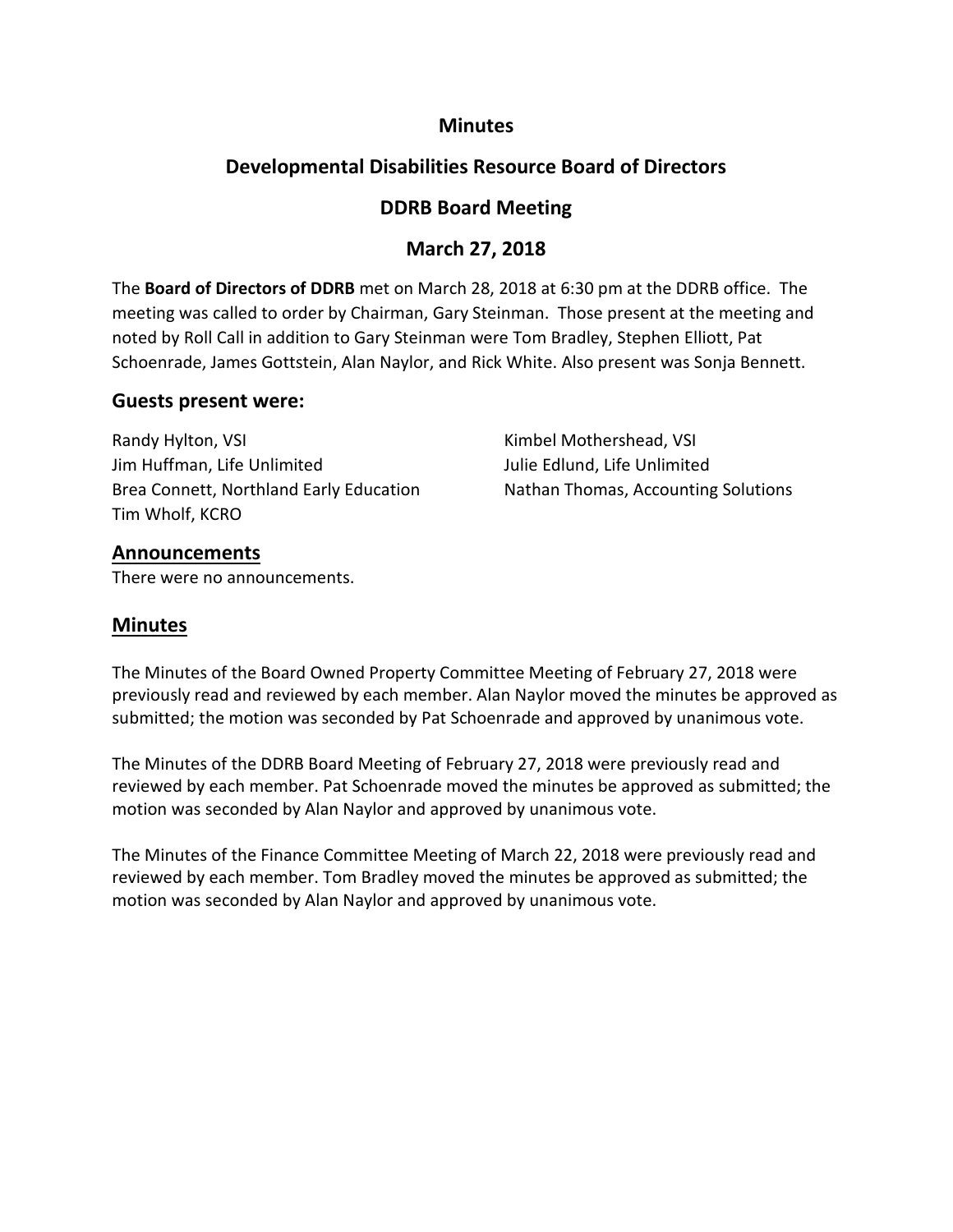# **Financial Report**

Tom Bradley, Treasurer provided the following Financial Report for the months of February.

## **DDRB P&L Year to Date February**

|                                    | Total Income =                 | \$4,400,452.43        |  |  |
|------------------------------------|--------------------------------|-----------------------|--|--|
|                                    | Total Expenses =               | \$513,302.22          |  |  |
|                                    | Net Income =                   | \$3,887,150.21        |  |  |
| <b>DDRB Balance Sheet February</b> |                                |                       |  |  |
|                                    | Total Checking & Savings =     | \$8,125,980.70        |  |  |
|                                    | Total Fixed Assets =           | \$1,917,004.37        |  |  |
|                                    | Total Assets =                 | \$10,042,985.07       |  |  |
|                                    | Total Fund Balance =           | \$ 6,151,323.22       |  |  |
|                                    | Net Income =                   | <u>\$3,887,150.21</u> |  |  |
|                                    | Total Equity =                 | \$10,038,473.43       |  |  |
|                                    | Total Liabilities and Equity = | \$10,042,985.07       |  |  |
| TCM P & L Year to Date February    |                                |                       |  |  |
|                                    | Total Income =                 | \$<br>574,960.92      |  |  |
|                                    | Total Expenses =               | \$<br>277,670.37      |  |  |
|                                    | Net Income =                   | \$<br>297,290.55      |  |  |
| <b>TCM Balance Sheet February</b>  |                                |                       |  |  |
|                                    | Total Checking & Savings =     | \$2,046,575.41        |  |  |
|                                    | Total Assets =                 | \$2,046,575.41        |  |  |
|                                    | Net Income =                   | \$2,046,575.41        |  |  |
|                                    | Total Liabilities and Equity = | \$2,046,575.41        |  |  |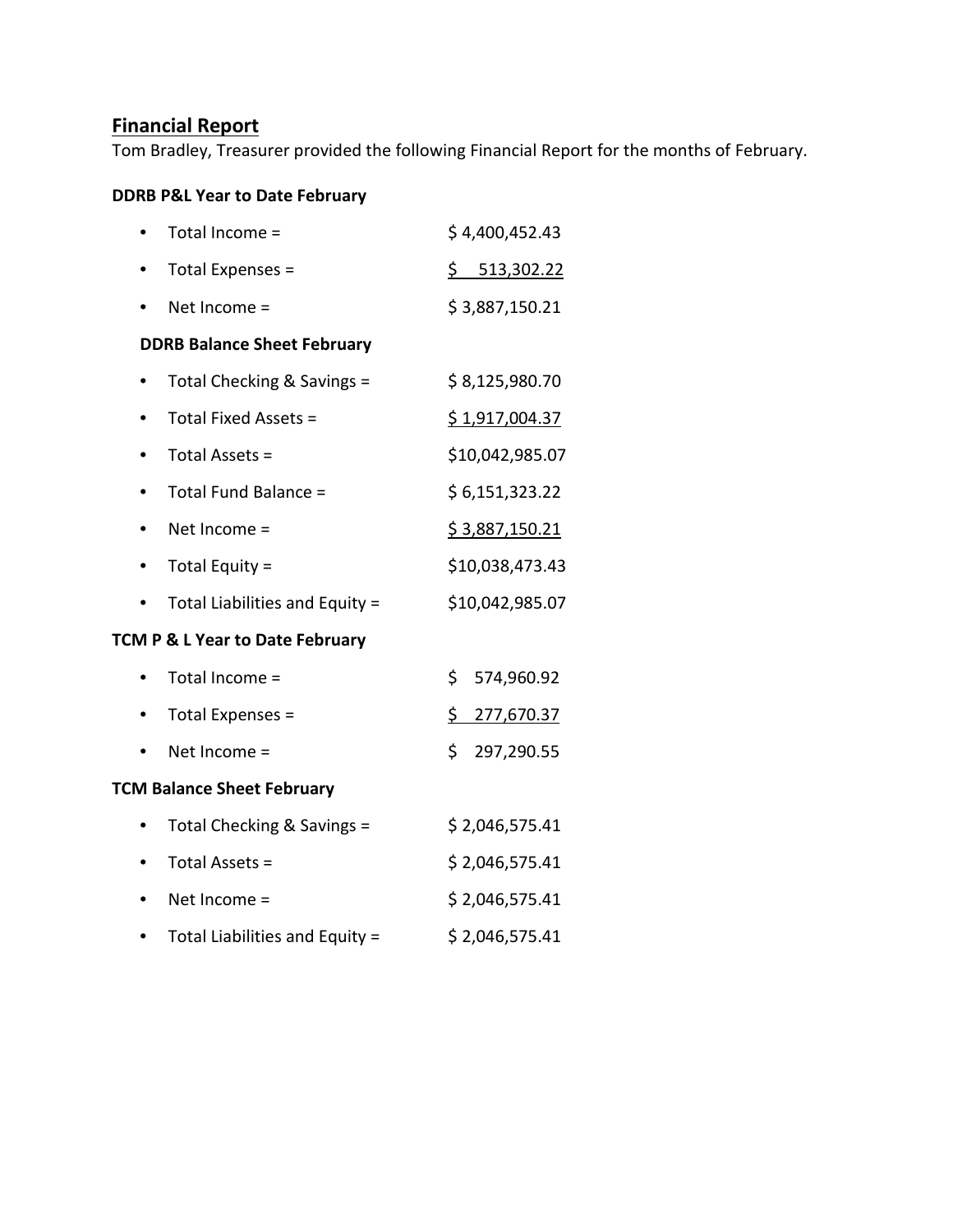#### **Recap of Short and Long-Term Investments February**

#### **DDRB**

(GL1154) Long Term CD's

 $\bullet$  Total Balance = \$2,673,000

(GL1155) Short Term CD's

- $\bullet$  Total Balance = \$4,066,000
- Interest Earned YTD = \$4,868,.67

#### **TCM**

- Total Long-Term Investment Balance= \$1,487,000
- Total Interest YTD =  $$1,142.00$

Steve Elliott moved the Treasure's report be approved as submitted; the motion was seconded by Alan Naylor and approved by unanimous vote.

# **Administrative Directors Report**

Sonja reported that the 2017 Audit has been completed. She also reported that all approved repairs to the Kent building have been completed. She reminded the board members about the DMH Webinar on the Direction of TCM – 10AM March 29 and that a link had been emailed to all board members. Anyone can participate in the webinar. She told the board that Clay County resident and one of our featured artist, Gilvon Greer had been selected as the firstplace winner the Mental Health Foundations, Director's Creativity Showcase.

## **Executive Committee**

Gary Steinman advised that the Life Unlimited Group Homes Agreement approved by the Board last month had been completed. The Flora House replacement home on Cypress Avenue agreement had been filed with the Clay County Clerk. This, in effect, places us in the position of lienholder. With this completed, he advised that funds could be released for this project.

# **Finance Committee**

#### **2017 Audit**

Tom advised that the 2017 audit had been completed and reviewed by the Finance Committee. He invited Nathan Thomas with Accounting Solutions to present the Audit. Nathan provided copies of the audit draft to each member of the board. He drew the board's attention to the "Opinions" section on page 4 of the audit report which is noted in full below.

*"In our opinion, the financial statements referred to above present fairly, in all material respects, the respective modified cash basis financial position of the governmental activities, each major*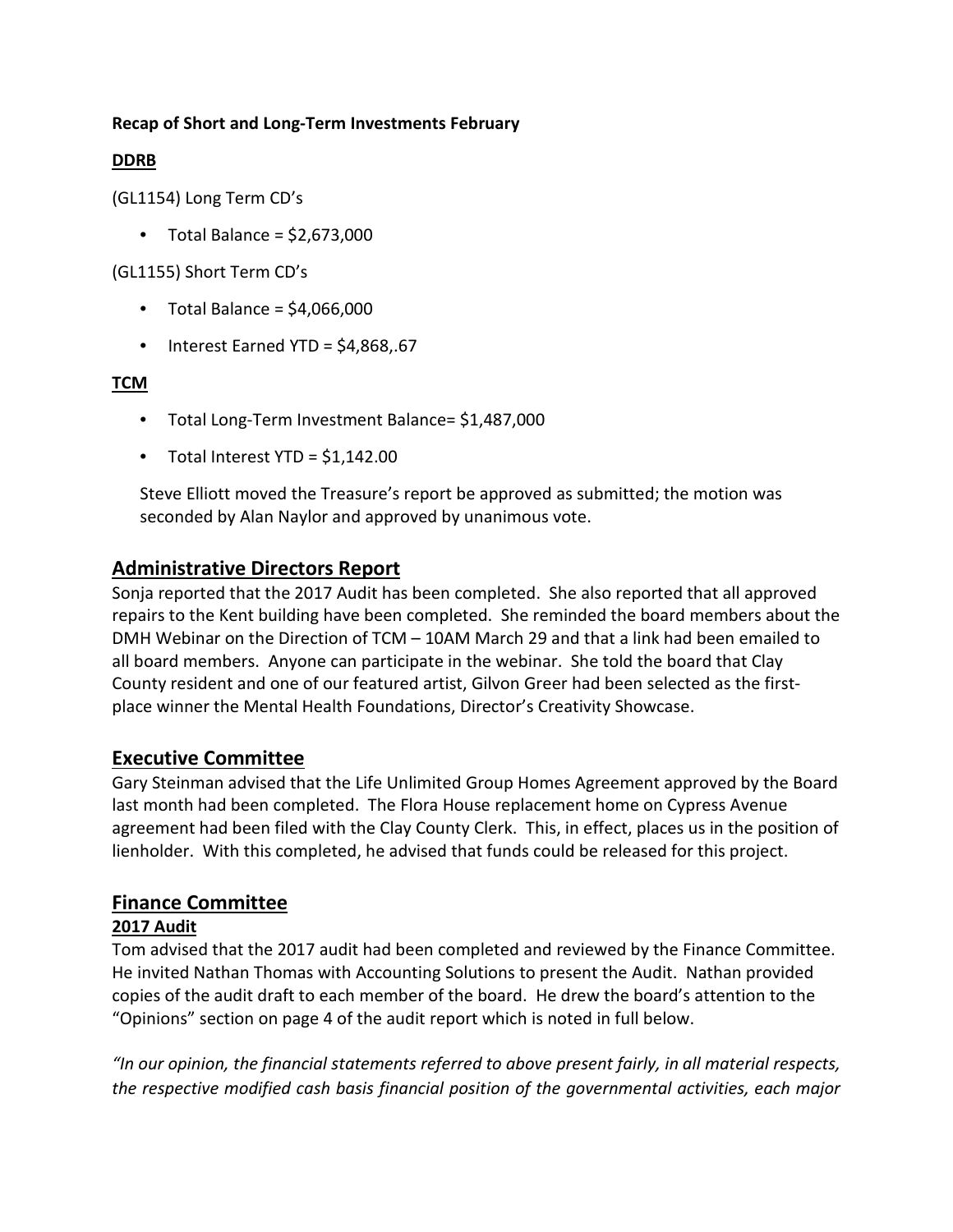*fund and the aggregate remaining fund information of DDRB as of December 31, 2017, the respective changes in modified cash basis financial position and, where applicable, cash flows thereon for the year then ended in conformity with the basis of accounting described in Note 2."*

This reflects a good, clean audit with no concerns or outstanding issues, he said. Tom concurred that this is exactly the type of opinion you look for in an audit. Nathan pointed out that the Management Discussion and Analysis has been completed by Tom Bradley and approve by Gary Steinman and included in it's entirety in the report. Nathan had recommended General Journal Entries to allow for depreciation, a minor reallocation of funds from one account to another and those had been entered and reflected in the balance. The DDRB financials reflect a net change in position from the previous year of \$814,587. He reviewed the different pieces of the audit referencing how the numbers are calculated and how they tie to different areas in the report.

| Revenue                           | 2,017     | 2,016      | Change     |
|-----------------------------------|-----------|------------|------------|
| <b>Operating Grants and Rent</b>  | 663,713   | 630,775    | 32,938     |
| <b>Case Management Services</b>   | 3,502,363 | 2,984,946  | 517,417    |
|                                   |           |            |            |
| <b>Property Taxes</b>             | 5,284,870 | 4,746,350  | 538,520    |
| Interest                          | 59,503    | 62,561     | (3,058)    |
| Other                             |           | 30,231     | (30, 231)  |
| <b>Total Revenue</b>              | 9,510,449 | 8,454,863  | 1,055,586  |
|                                   |           |            |            |
| <b>Expenses</b>                   |           |            |            |
| Program Support                   | 5,431,762 | 5,507,316  | (75, 554)  |
| <b>Case Management Services</b>   | 2,880,680 | 2,838,804  | 41,876     |
| Admin and Other                   | 383,420   | 369,488    | 13,932     |
| <b>Total Expense</b>              | 8,695,862 | 8,715,608  | (19, 746)  |
|                                   |           |            |            |
| Increase/Decrease in Net Position | 814,587   | (260, 745) | 1,075,332  |
|                                   |           |            |            |
| Net Position Beginning of Year    | 7,086,308 | 7,347,053  | (260, 745) |
| <b>Net Position End of Year</b>   | 7,900,895 | 7,086,308  | 814,587    |

Tom provided the following highlights which can be found on page 9 of the report:

Alan Naylor moved the 2017 Audit be approved; the motion was seconded by Tom Bradley and approved by unanimous vote. Nathan said he would provide an electronic version of the Audit as well as bound copies for the file to Sonja the following day. Sonja was instructed to have a copy made available to the public on our website.

#### **Life Unlimited Grant Request**

Jim Huffman with Life Unlimited presented the board with a request for a grant for three (3) ADA compliant vehicles through the MARC and ATA 5310 program. Life Unlimited requested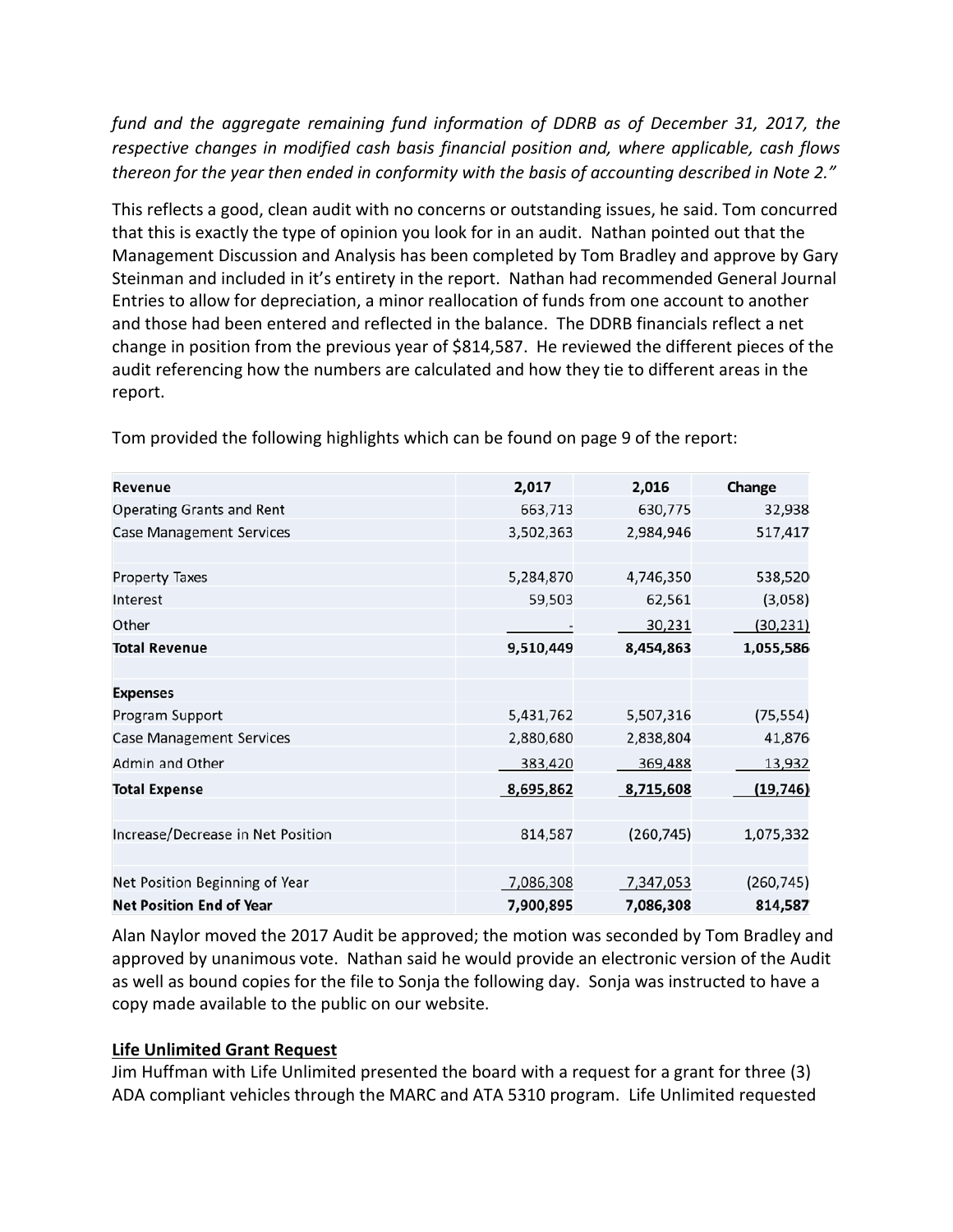the DDRB provide twenty percent (20%) matching funds of \$11,241.60 per vehicle for a total of \$33,724.80. In order to apply for the grant, Life Unlimited would require a letter from DDRB guaranteeing the match. Tom Bradley motioned this grant amount be approved with a second from Alan Naylor and the measure passed by roll call vote.

### **Services Committee**

Pat Schoenrade, Chairman of the Services Committee said she had again reviewed the by-laws for the requirements of the Committee which consist of an annual review of the transportation policy manual(s) which they will do. The Committee is also required to monitor and resolve issues which may arise regarding all services funded by the Board. In line with this requirement, she is recommending the following:

#### **DDRB Services Committee 2018 Working Plan**

- 1. One or more member(s) of the Services Committee and, when available, the Administrative Director, will visit each funded agency at least annually, preferably 2 times annually, to talk with directors, staff, and consumers and get a sense of the day to day functioning. A brief report will be shared following the visit.
- 2. The Services Committee will invite representatives of each funded agency to meet with the Services Committee at the DDRB office to describe their services, successes, and concerns to the committee. The goal will be to meet with representatives of each agency at least once every two years. The committee will provide a brief report to the board following each such meeting.
- 3. The Services Committee will keep the board apprised of any services related concerns that arise and gather information about concerns from other board members. The Services Committee will work with the board to identify means of addressing concerns that arise.
- 4. The Services Committee will communicate with the Long-Range Planning Committee about long-range issues that have implications for services and participate in preparing plans to address anticipated needs.

## **Board Owned Property Committee**

Alan Naylor reported that the Board Owned Property Committee rescheduled the property inspections to April 3. All board members are welcome to attend. He also advised that we had received a request from Life Unlimited for permission to install a swing set on the premises at the request of one of the residence. Sonja contacted our insurance carrier and they approved but wanted an additional \$253 in premiums to cover. The Board approved the installation of the swing set with a motion by Steve Elliott and second from Rick White. Steve is going to contact our insurance agent to discuss further the need for additional premium. The Board voted by Roll Call vote under the same motion to approve up to \$253 in additional premium if necessary. The board also agreed that the swing set should be set in concrete for safety and security purposes. Sonja was instructed to let Life Unlimited know they could proceed with installation and advise the board when the project is completed.